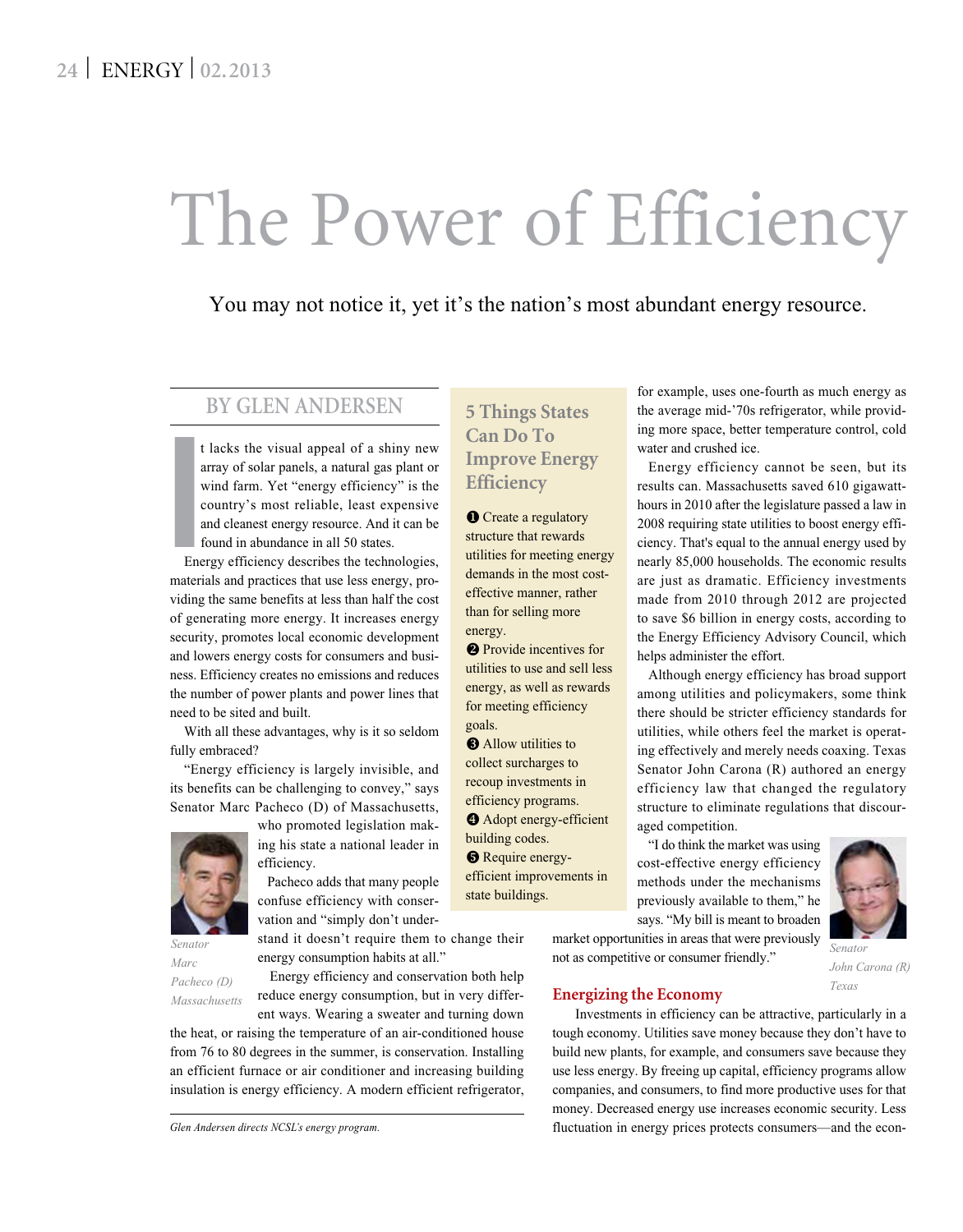

omy—from hardships caused by high energy prices.

"When consumers and utilities are able to reduce energy consumption through efficiencies and behavior, the entire electric grid benefits," says Carona.

Saving a kilowatt-hour through energy efficiency is less than half the cost of producing an additional kilowatt-hour of electricity from a new coal plant, wind farm or natural gas power station. Efficiency efforts reduce demand for energy and natural gas, driving down prices and decreasing the need for utilities to build power plants, which keeps rates down for consumers.

"Any time there are savings because you don't need to gener-

ate a kilowatt, the savings are passed on to consumers," says Lisa Wood, executive director of the Institute for Electric Efficiency at the Edison Electric Institute. "This makes a lot of sense from a cost-benefit perspective."

Research by the Tennessee Valley Authority found saving a dollar on utility bills and spending it locally more than doubles the effect of that dollar on local employment and wages.

#### **The States Step In**

"With no major source of fossil fuels in the area and with a position at the end of the energy pipeline, Massachusetts unfor-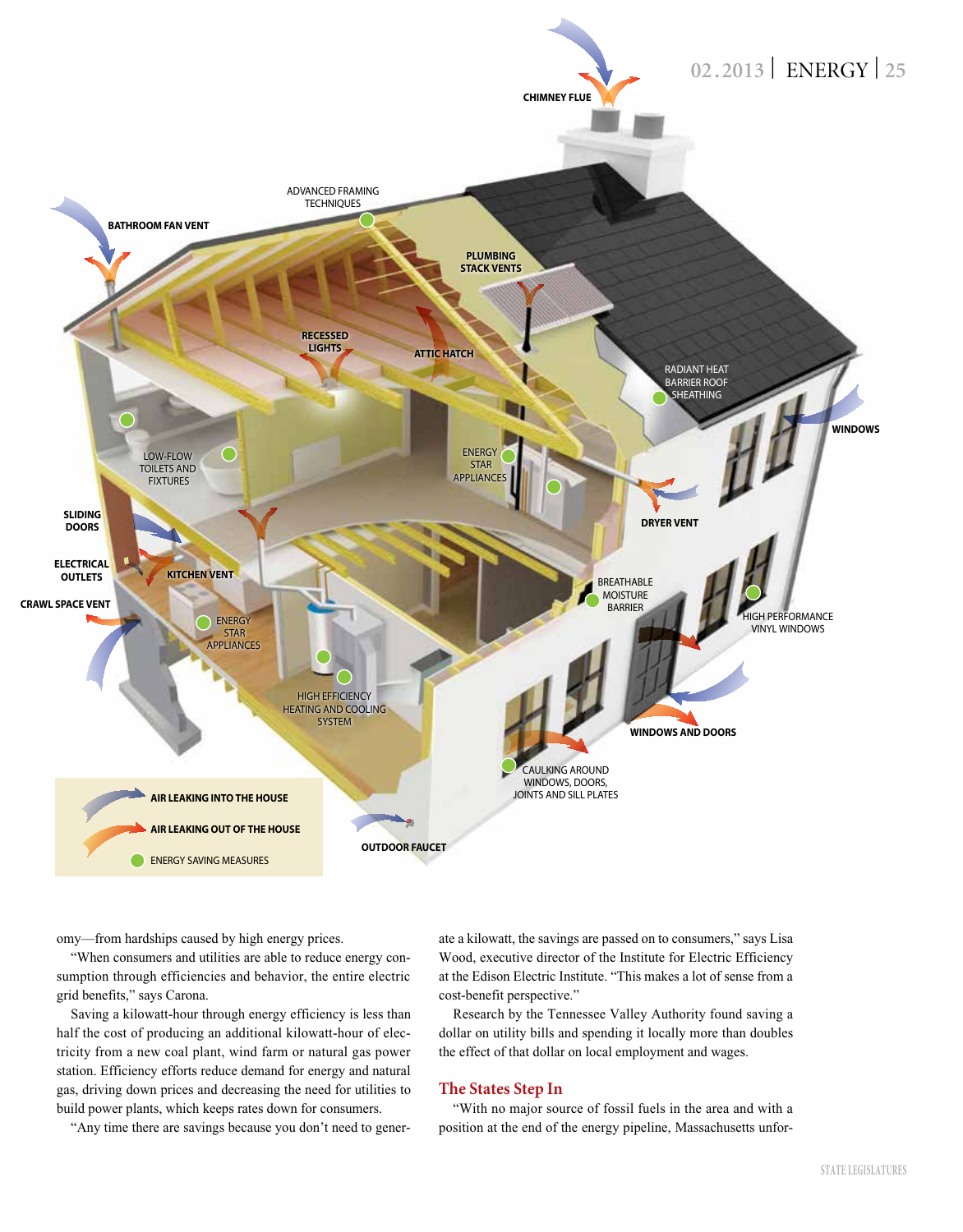# **26** | ENERGY | **02.2013**

## **Energy Labeling**

Information drives the free market, but when it comes to the largest financial decisions, such as renting or purchasing a home or building, information on operating costs can be hard to come by.

This lack of information distorts the market by hiding costs from consumers—like buying car without knowing the miles-per-gallon rating.

If an average home's yearly energy bill is about \$2,200, the bill in a highly efficient home might easily be 40 percent lower, around \$1,300 a year. The \$75 per month savings gained by purchasing the efficient home would be equivalent to a \$15,000 reduction in the home's price if financed at today's 30-year fixed mortgage rates. When it comes to commercial buildings, the energy costs—and potential savings—can have an even greater effect.

Buyers and renters can overlook the added value of energy efficiency. Benchmarking and disclosure policies aim to address the knowledge gap by requiring an assessment of the energy efficient features of a building or home and telling potential renters or buyers. Similar to an mpg rating for homes, the system is just starting to catch on. California, Kansas, Maine and Washington now have some variation of efficiency disclosure and benchmarking laws, and at least five states considered disclosure laws in 2012. A number of cities already require energy ratings for buildings.

> tunately has historically had high energy costs," says Pacheco. "In the interest of promoting a strong economy, the burden has fallen on the legislature and the executive to develop ways to bring down costs."

> With the Green Communities Act, which became law in 2008, Massachusetts became a leader in innovative energy efficiency policy. It makes energy efficiency the state's "first fuel" with three-year plans that focus on tapping all cost-effective energy efficiency resources before constructing new power plants. The program's goal is to deliver energy savings, reduce state reliance on imported fuel, create local jobs and reduce pollution.

> Utilities are working with lighting manufacturers and distributors to offer discounted high-efficiency lighting to commercial and industrial customers, helping to reduce their energy costs. They also provide energy audits to home and business owners to identify cost-saving measures, along with incentives such as rebates, for sealing air leaks and installing efficient lighting and appliances.

> The first of the three-year energy plans required utilities to meet 1.4 percent of their electricity demand through energy efficiency in 2010. The requirement ramped up to 2.4 percent for 2012. The 2013-2015 plan is higher yet, at 2.5 percent for all three years.

> Utilities pay for their efficiency efforts by collecting surcharges on utility bills. But even with the surcharges, customers saved money. In 2010, the people of Massachusetts not only saved significantly on electricity bills, but pollution was down. The program also reduced greenhouse gasses as much as the yearly emissions from 74,000 cars. In 2011, the average customer received more than \$4 in benefits for each dollar spent. Energy-saving projects completed between 2010 and 2012 are expected to provide \$6 billion in lifetime benefits.

> Texas also has energy efficiency requirements, updated in 2011. The law requires utilities to verify that energy efficiency

investments are providing adequate savings.

"Now consumers can feel confident that the energy savings they are promised by using energy efficiency will be evaluated, measured and verified," says Carona. "Utilities can implement energy efficiency in a more consistent manner" because of the verification process.

The law also allows utilities to expand demand-side management programs to residents and businesses, so more customers can participate in the energy market. Customers are offered discounts for reducing electricity consumption during peak times, like on a hot summer day, when prices are high.

"Capturing more energy and associated economic savings for Texas taxpayers and businesses is a priority—especially with the challenges Texas and Texans face with the economy today," says Carona, who wrote the legislation.

Twenty states require utilities to provide energy more efficiently, though few have requirements as strong as those in Massachusetts. Advocates believe efficiency requirements send a clear signal to the market and help drive long-term, productive investments in efficiency technology and services.

#### **Reversing Reverse Incentives**

With all its promises, one would expect energy efficiency to be first on the list to meet the nation's growing energy needs. But traditional regulatory structures and a lack of knowledge have prevented utilities, businesses and consumers from fully embracing energy efficiency. Most utilities make money by selling energy, yet aggressive efficiency efforts can lead to a decline in sales—and profits.

Conventional regulatory models allow utilities to make a profit on the energy they sell, and receive a return on their investments building more infrastructure. Providing energy more efficiently does not earn a return on investment. And even though all utilities work to increase efficiency to some extent, large scale efforts are a hard sell.

"Why would utilities want to promote something that reduces cost recovery?" asks Wood. Yet rising energy prices and new technologies make efficiency desirable for a number of economic, energy security and environmental reasons.

 "It goes back to how rates were structured historically—it is the legacy of an outdated rate structure that needs to be modified," Wood says. "If we had to create a regulatory structure from scratch, we would design it a little differently today."

And some states are doing just that. Lawmakers are looking at alternatives that decouple profits from the amount of energy sold, so utilities can make money by selling less energy, not more.

Massachusetts and nine other states have changed regulations so utilities can recoup costs no matter how much electricity they sell.